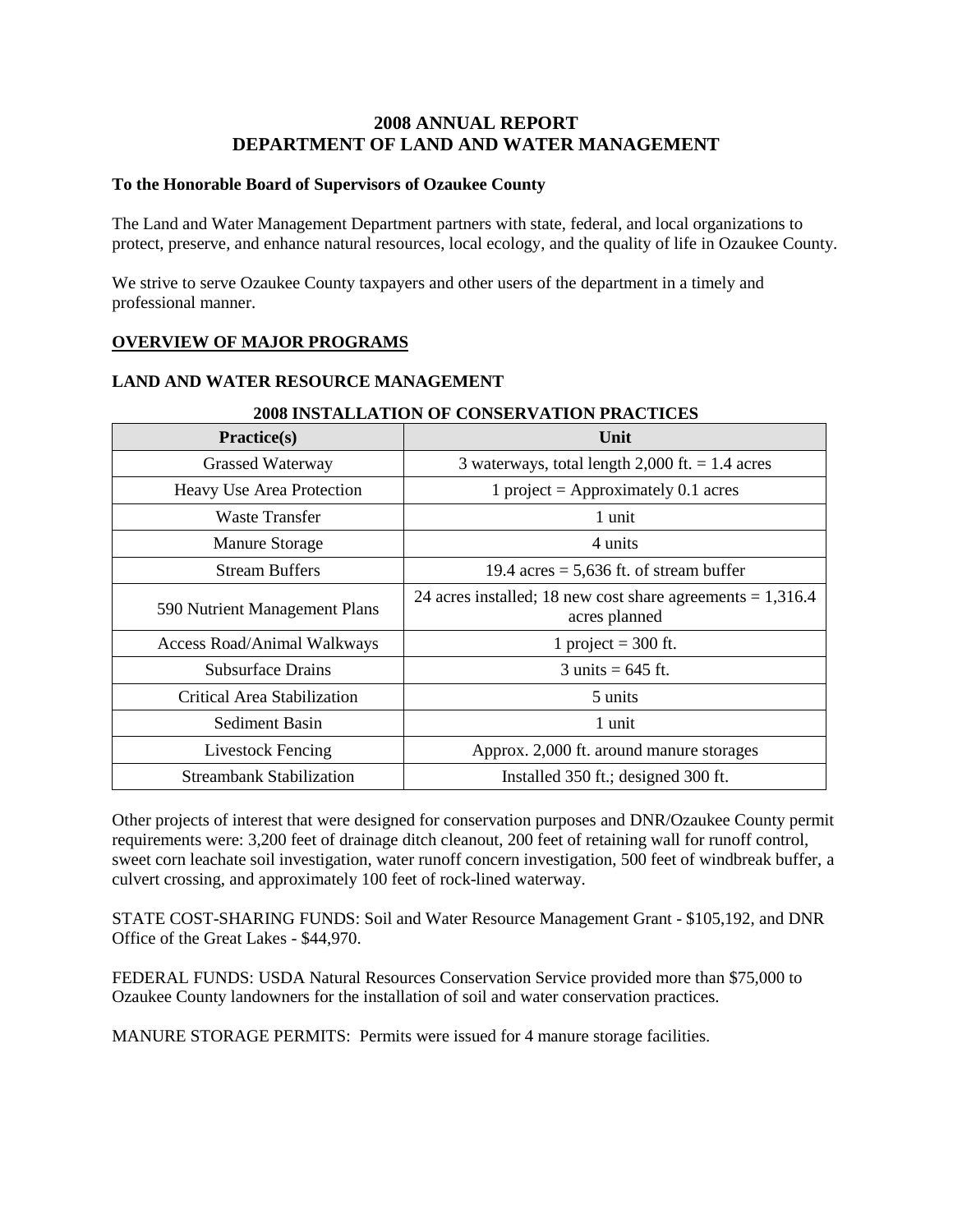## **USDA-NATURAL RESOURCES CONSERVATION SERVICE (NRCS) PROGRESS SUMMARY**

Betsy Gillen serves as the USDA District Conservationist for Ozaukee and Washington County. She is stationed in the West Bend office and travels to the Port Washington office to assist Ozaukee County landowners.

Below are some of the tasks completed by the USDA Natural Resources Conservation Service in 2008:

- Conservation plans were updated on numerous operator conservation farm plans. The updates evaluated HEL (Highly Erodable Land). All HEL fields were planned so the soil loss from the cropping system meets "T," the "tolerable" soil loss level.
- Assisted three landowners through the Environmental Quality Incentives Program (EQIP). Following practices were completed:
	- Streambank stabilization project
	- Two-stage manure storage facility; comprehensive nutrient management plan (CNMP), including designs for numerous conservation practices to be installed in 2009.
	- Waste transfer system, bare channel diversion, CNMP, access road, and three coffin inlets.
- Assisted in signing one Conservation Reserve Program (CREP) contract and three CREP equivalent contracts.
- Contribution funds of \$3,105 provided to Ozaukee County for technical assistance given by the Land and Water Management Department for design and construction oversight for Environmental Quality Incentive Program project.

## **2008 WISCONSIN FARMLAND PRESERVATION PROGRAM**

Conservation plans are on file for approximately 174 landowners who participated in the Farmland Preservation Program (FPP) in 2008. Conservation plan status reviews were started on 20 landowners. NR 151 and ATCP 50 compliance checks are also being done on all spot checks as a requirement of the state.

#### **NONMETALLIC MINING RECLAMATION**

The LWM Department is presently working with operators of three active sand/gravel pits in the Town of Fredonia monitoring implementation of their reclamation plans. All of the mine operations are inspected on an annual basis and have approved reclamation plans and associated financial assurance. The total unreclaimed acreage of nonmetallic mining within the jurisdiction of Ozaukee County is approximately 101 acres. Eight acres have been reclaimed and released.

#### **2008 WILDLIFE DAMAGE ABATEMENT AND CLAIMS**

This program offers abatement and claims assistance to agricultural producers who suffer economic loss from crop damage by deer, geese, or turkeys. Through this 100% state-funded program, numerous agricultural crop fields were evaluated for damage. Three crop producers enrolled in the program, with another five to ten inquiring about program rules. A total of \$3,754.90 was spent on temporary electric fences and repellants for deer. Typically 20 to 50 calls are taken every year regarding damage complaints not covered by the program for cost sharing, but for which technical assistance is allowed. One claim was approved for payment. The claim was for goose damage to corn and soybeans. The claim total was \$1,698.43.

#### *Deer Donation*

Sixty-nine deer were donated through the deer donation program. A total of 2,248 lbs. of ground venison was distributed to Family Sharing in Grafton and Random Lake Area Interfaith Pantry. The program paid 100% of the processing cost of \$3,450.00. Saukville Meats and Schwai's Meat & Sausage were the two venison processors.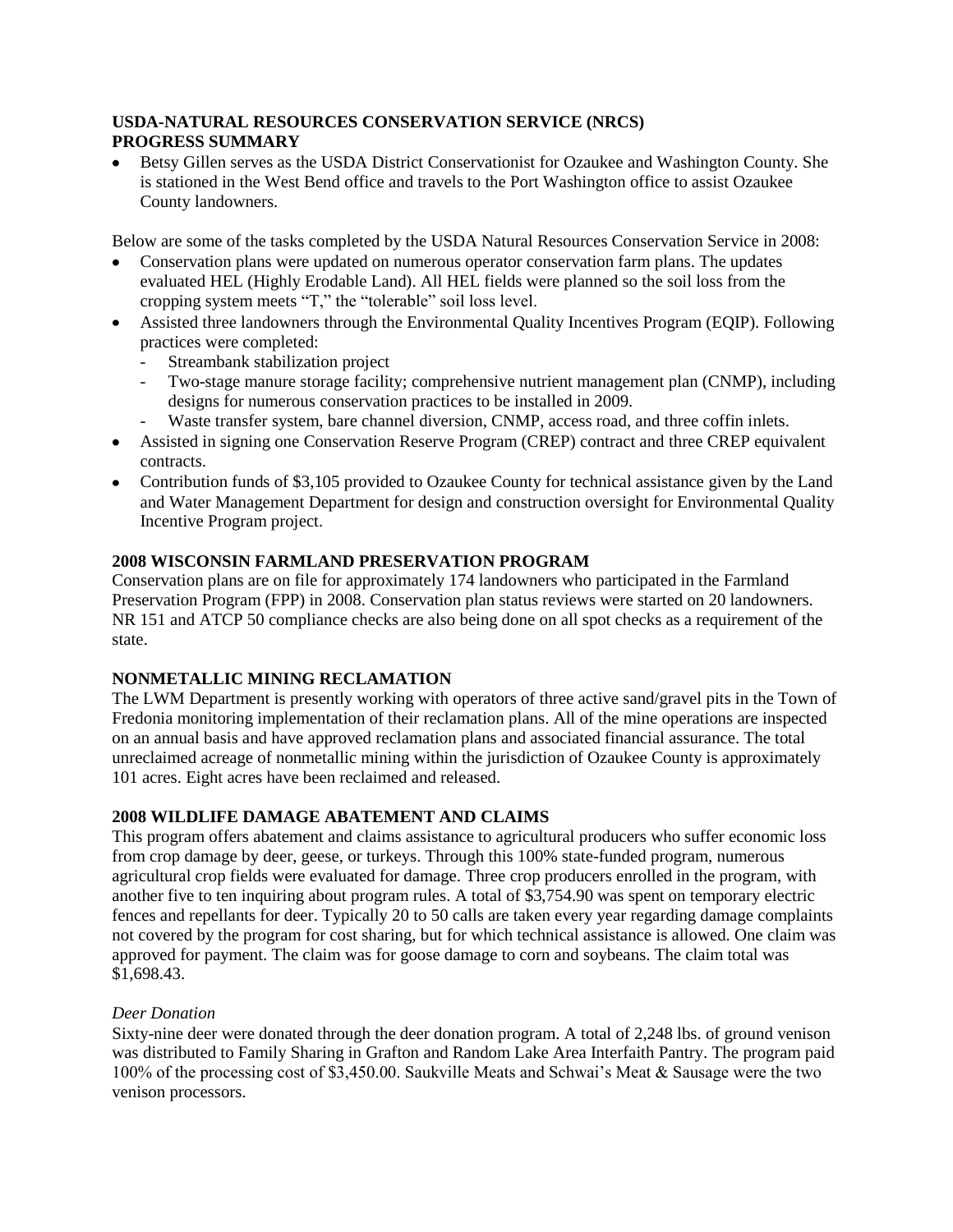## **TREE, SHRUB & PRAIRIE SEED SALE PROGRAM**

Approximately 39,350 trees and shrub plants were sold to approximately 340 landowners. The department tree planter was leased to six landowners who planted over 12,000 trees. A total of 71.5 pounds (61 orders) of prairie seed were sold.

#### **STORMWATER MANAGEMENT**

A general permit to discharge under the Wisconsin Pollution Discharge Elimination System (WPDES) was issued to Ozaukee County to discharge stormwater from all portions of the municipal separate storm sewer system. The WPDES permit is effective January 19, 2006, through December 31, 2010. The permit requires the implementation of the following programs: public education and outreach, illicit discharge detection and elimination, construction site pollutant control, post-construction stormwater management, and pollution prevention.

Two Stormwater Education and Outreach Workshops were held with all county stormwater-permitted communities to develop a Comprehensive Stormwater Education and Outreach Plan that meets the requirements of the stormwater permit and increase efficiencies.

#### **SANITATION**

The Land and Water Management Department issued **110** State of Wisconsin sanitary permits to allow the installation of Private Onsite Wastewater Treatment Systems (POWTS) within the county. The following table is an explanation of these permits.

| <b>System Type</b>                                                                               | <b>Number of</b><br><b>Permits Issued</b> | <b>New</b><br><b>Construction</b><br><b>POWTS</b> | <b>Replacement</b><br><b>POWTS</b> | <b>Total</b><br>Revenue (\$) |  |
|--------------------------------------------------------------------------------------------------|-------------------------------------------|---------------------------------------------------|------------------------------------|------------------------------|--|
| A+4 Mound                                                                                        | 28                                        | $(71\%)$<br>20                                    | 8<br>(29%)                         |                              |  |
| $A+4$ Mound<br>with pretreatment                                                                 | 6                                         | (33%)<br>2                                        | (67%)<br>4                         |                              |  |
| At-Grade                                                                                         | $\overline{2}$                            | $(50\%)$<br>1                                     | $(50\%)$<br>1                      |                              |  |
| Conventional                                                                                     | $\overline{4}$                            | (25%)<br>1                                        | 3<br>(75%)                         |                              |  |
| <b>Holding Tank</b>                                                                              | 20                                        | $\overline{2}$<br>$(10\%)$                        | $(90\%)$<br>18                     |                              |  |
| <b>In-Ground Pressure</b><br>with pretreatment                                                   | 1                                         | $\boldsymbol{0}$<br>$(0\%)$                       | $(100\%)$<br>1                     |                              |  |
| Mound                                                                                            | 27                                        | 13<br>(48%)                                       | (52)<br>14                         |                              |  |
| Mound<br>with pretreatment                                                                       | $\overline{2}$                            | $\overline{2}$<br>$(100\%)$                       | $(0\%)$<br>$\overline{0}$          |                              |  |
| <b>Modifications</b><br>all system types*                                                        | 8                                         | N/A                                               | 8<br>$(100\%)$                     |                              |  |
| <b>Total:</b>                                                                                    | 98                                        | 41 (42%)                                          | 57<br>(58%)                        | \$55,975.00                  |  |
| Modifications include component replacements and/or additions on existing systems.<br>∗          |                                           |                                                   |                                    |                              |  |
| <b>Twelve</b> additional state permits were issued as transfers and renewals (revenue \$900.00). |                                           |                                                   |                                    |                              |  |

The department also issued **17** county permits for existing POWTS: **four** for system reconnections, **nine** for system abandonments, and **four** for system repairs. Application fees totaled **\$2,900.00**.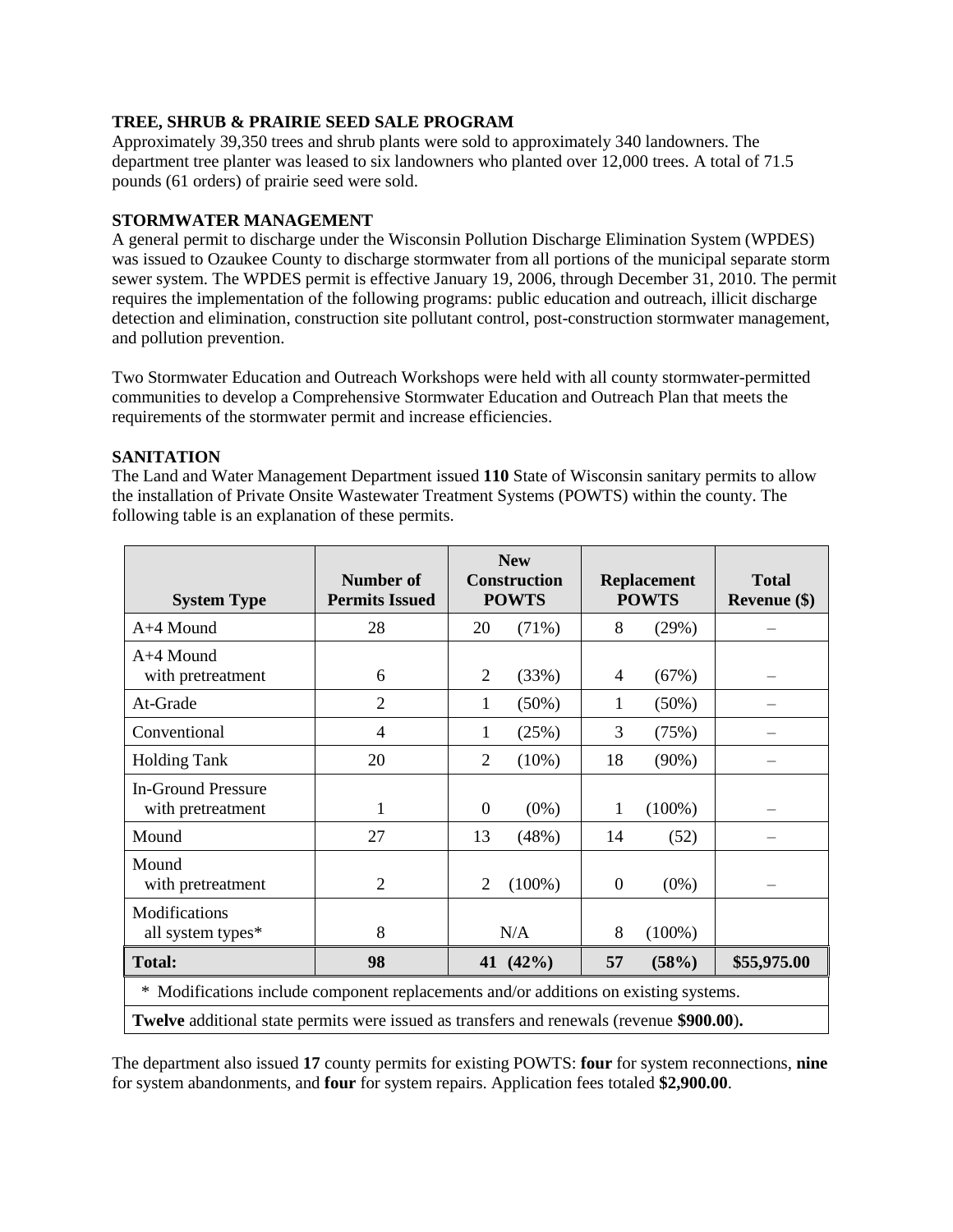As a Wisconsin Department of Commerce agent for POWTS plan review, the LWM Department reviewed **94** plans. A total of **\$12,900.00** was paid in plan review fees. Department inspectors also performed **84** final inspections during the year.

### *POWTS Maintenance Program*

During 2008, a new in-house maintenance program was developed and as of December 31, use of the Carmody Data maintenance program was discontinued. The department issued **2,476** notices for required routine maintenance on POWTS within the county. One-time maintenance reporting fees received by the department came primarily through property tax payments for 2007. A smaller portion of the total receipts of **\$19,395.00** is from fees paid with POWTS permit applications. In the future, the one-time fee will be collected only with *new construction* permit applications.

An educational workshop titled "Proper Care Of Your Septic System" was conducted for the public.

## *Wisconsin Fund*

The department processed **five** applications for the Wisconsin Fund Private Sewerage System Replacement or Rehabilitation Grant Program. A total of **\$25,692.00** was distributed to these applicants.

# **SHORELAND AND FLOODPLAIN ZONING**

The department issued **59** zoning and stipulated permits to allow the improvement of lands within the shoreland area of the county. The following table is an explanation of these permits:

| <b>Permit Type</b>   | Number of<br><b>Permits Issued</b> | Revenue $(\$)$ |
|----------------------|------------------------------------|----------------|
| Principal Structure* | 25                                 |                |
| Accessory Structure* | 11                                 |                |
| Stipulated           | 17                                 |                |
| General              | 6                                  |                |
| <b>Total:</b>        | 59                                 | \$14,237.29    |

\*Includes modification and/or addition

The department presented **three** applicants requesting conditional use permits to the Board of Adjustment. **All** applications were approved, and application fees totaled **\$825.00**.

The department presented **one** applicant to the Environment and Land Use Committee for a petition to change zoning classification (rezoning). The petition was approved, and the application fee totaled **\$330.00**.

# *Community Rating System Participant*

The goals of the National Flood Insurance Community Rating System (CRS) are to recognize, encourage, and reward community and state activities beyond the minimum required by the National Flood Insurance Program through flood insurance premium adjustments. Flood insurance premiums in the unincorporated areas are reduced by 10% as a result of additional items performed in administering the Floodplain Zoning Ordinance.